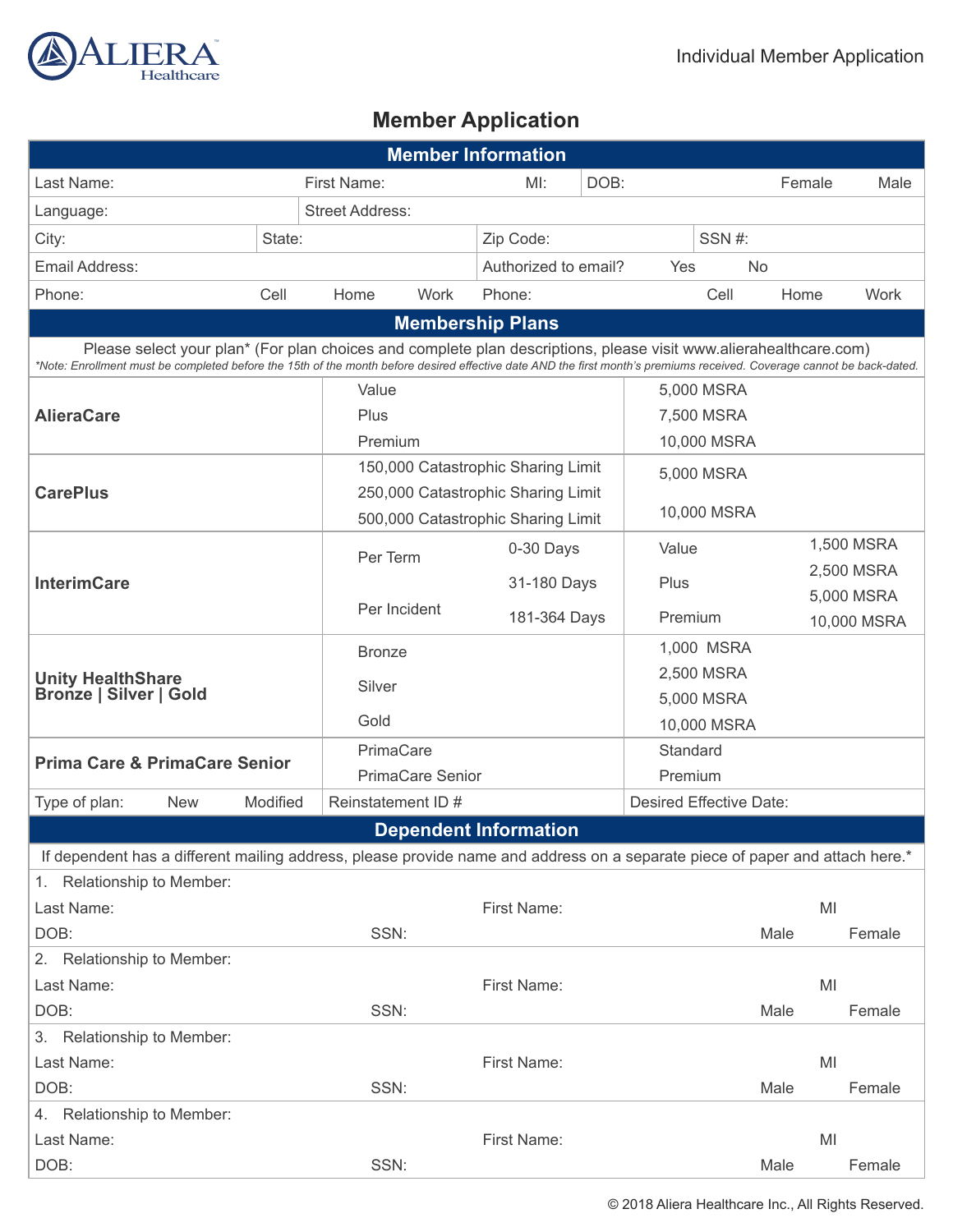

### **Authorization**

### **Terms and Conditions**

- I acknowledge and understand that I am voluntarily becoming an Aliera Healthcare, Inc. ("AHI") member and that this agreement is non- transferable.
- I acknowledge and understand that this agreement does not provide comprehensive health insurance coverage nor is it a contract of insurance.
- I acknowledge and understand that I am responsible for any charges incurred for health care services performed outside of Aliera including but not limited to emergency room, hospital and specialty services and that Aliera will not bill insurance carriers for any services provided by Aliera.
- I acknowledge and understand that Aliera must maintain a record of my health information and must protect the privacy of my health information as per the terms of the Notice of Privacy Practices. I understand and acknowledge that this policy is available for my review at any time at www.Alierahealthcare.com or upon request.
- I acknowledge and understand that I may terminate this Member Agreement at any time and for any or for no reason by providing written notice to Aliera. Monthly fees will continue to accrue until written termination notice is received. Any prepaid monthly care fees will be prorated to the date Aliera has received the written termination and refunded within ten (10) business days.
- In addition, I acknowledge and understand that Aliera may terminate this Member Agreement by providing me written notice and any pre-paid monthly care fees will be prorated to the date of termination and refunded to me within ten (10) business days. Aliera will not terminate this Member Agreement solely based on health status.
- I acknowledge and understand that Aliera may add or discontinue services or may increase my fee schedule at any time (but no more than once per year), and that I will be given, in writing, at least thirty (30) days' notice of such fee schedule changes.
- I acknowledge and understand that if I am enrolled in Medicare I will receive a copy of the Medicare Opt-out Agreement for review and signature before my first appointment. (The Opt-out Agreement does not prevent me from receiving current or future Medicare benefits from non-Aliera providers; neither I nor my Aliera healthcare provider(s) will seek reimbursement from Medicare for the medical services I receive from Aliera.)

### **Rights & Responsibilities**

- I understand that I have the right to choose my personal health care clinician and to change my clinician at any time, for any reason. I understand that all reasonable efforts will be made to accommodate my request, but only if my new clinician's patient panel is open to new patients.
- I understand that I have the right to receive accurate and easily understood information about Aliera's health care services, health care professionals and health care facilities. If I speak a language different from my clinician, have a physical or mental disability or do not understand something, I understand that Aliera will make its best effort to aid so I can make informed health care decisions. If I require interpreter services beyond what can be provided by Aliera, professional interpreters may be provided at an additional cost to me.
- In the event of membership termination, I understand that I must complete a written Service Cancellation Form. Any differences in payment between my billing date and the date of cancellation will be refunded to me via the payment method I have chosen for my monthly care fee. I understand that if my account is overdue, I am responsible for resolving the outstanding balance prior to my service cancellation.
- I understand that I have the right to considerate, respectful, and nondiscriminatory care from my Aliera healthcare participating clinician (s). I also understand that I am responsible for communicating clearly and respectfully with my clinician and Aliera participating medical team and staff members. Should I become dissatisfied with my care or Aliera services, I agree to notify Aliera immediately so my concerns may be addressed in a timely manner.
- I understand that I have the right to know all my treatment options and to participate in my health care decisions. Parents, guardians, family members or other individuals whom I designate may represent me if I cannot make my own decisions.
- I understand that I have the right to speak in confidence with my Aliera participating provider(s) and to have my health care information protected. I understand that Aliera will not disclose my information without my authorization or without a legal obligation to do so. I also understand that I have the right to review and receive a copy of my personal medical record and may request that my health care provider(s) amend my record if I feel it is inaccurate or incomplete by contacting the Aliera HIM Department.
- I understand that I have the right to a fair, fast and objective review of any complaint I have against my health care clinician(s) or any other staff, including complaints about wait times, operating hours, conduct of personnel, business practices, and adequacy of health care services and facilities. I agree to first bring any complaints to the attention of Aliera staff and to participate in the Aliera complaint and grievance process.
- To receive the best possible care, I agree to be actively involved in my health care decisions and to disclose all relevant information to my Aliera health care clinician(s) so that they can help me achieve my health goals. I also agree to inform my Aliera health care clinician(s) of any healthcare services I receive outside of Aliera (such as emergency room, specialist, or hospital services).
- I understand that I am responsible for not exposing myself or others to disease or danger. I understand that I can receive information from my Aliera health care clinician(s) about protecting the health and safety of myself and others.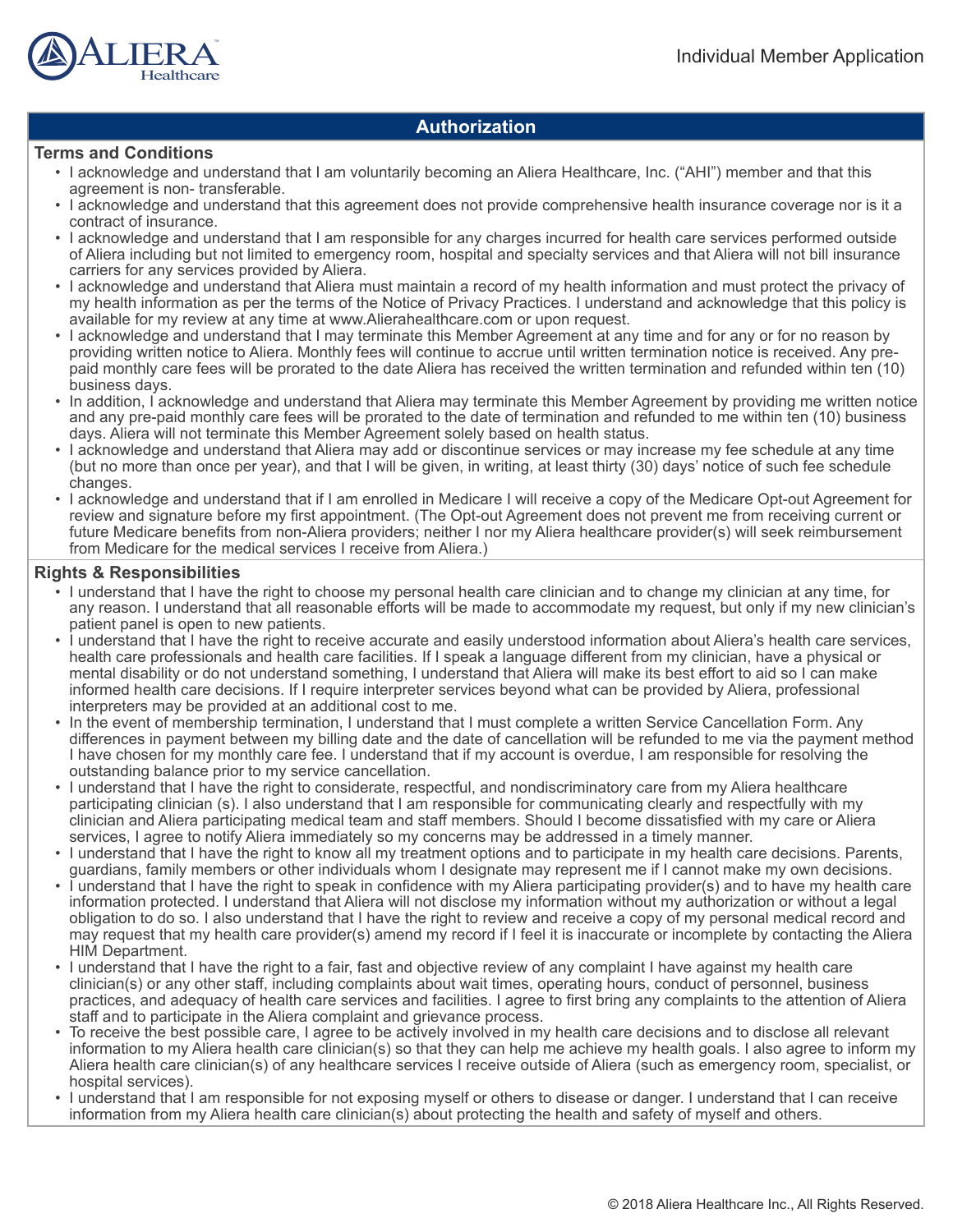

### **Authorization cont.**

### **HCSM Programs - Unity HealthShare (UHS) Statement of Beliefs**

At the core of what Unity HealthShare does, and how it relates to and engages with one another as a community of people, is a set of common beliefs.

- 1. We believe that our personal rights and liberties originate from God and are bestowed on us by God.
- 2. We believe every individual has a fundamental religious right to worship God in his or her own way.
- 3. We believe it is our moral and ethical obligation to assist our fellow man when he/she is in need according to our available resources and opportunity.
- 4. We believe it is our spiritual duty to God and our ethical duty to others to maintain a healthy lifestyle and avoid foods, behaviors or habits that produce sickness or disease to ourselves or others.
- 5. We believe it is our fundamental right of conscience to direct our own healthcare, in consultation with physicians, family or other valued advisors.

#### **Cost Sharing Understanding**

Unity HealthShare, a registered DBA, is a faith-based medical need sharing membership. Medical needs are only shared in by members per the membership guidelines. This application or membership is not issued by an insurance company, nor is it offered through an insurance company. This membership does not guarantee or promise that the eligible medical needs will be shared by the membership. This membership should never be considered as a substitute for an insurance policy.

- I understand that the membership is not insurance but is a voluntary medical needs sharing ministry, and that there are no representations, promises, or guarantees that my medical needs will be shared on my behalf. I also understand that sharing for medical needs does not come from an insurance company, but from the membership per the guidelines and membership Escrow Instructions. I also understand that any medical condition that is inquired about but not disclosed on this application, whether meeting the definition of a pre-existing condition or not, and then discovered after my membership is effective will be treated as if it had been disclosed at the time of application by applying the governing standards set forth in the Membership Eligibility Manual retroactively to my effective date of membership.
- I understand that the guidelines in effect on the date of medical services supersede any spoken or verbal communication and all previous versions of the guidelines. I also understand that with notice to the general membership the guidelines may change at any time based on the preferences of the membership, and decisions, recommendations and approval of the Board of Trustees.
- I understand that the guidelines are not a contract and do not constitute a promise or obligation to share, but instead are for UHS' reference in following the Membership Escrow Instructions. I also understand that the guidelines are part of and incorporated into this UHS Application as if appended to it.
- I understand that each child must be a dependent to participate on their parent's membership. I also understand that eligibility for the membership for anyone, a dependent or otherwise, is based on the guidelines and that continued submission of monthly contributions does not extend an ineligible participant's membership.
- I understand that there is a one-time application fee of \$125. The application fee of \$100 will be refunded automatically if all individuals on my application are declined for membership or if I withdraw my application prior to my membership effective date. I also understand that the application fee will not be refunded if, in the course of applying for membership, I fail to respond to written or verbal inquiries from UHS for more than sixty days. I also understand that the \$25 donation portion of the application fee to UHS Ministries is non-refundable.
- I understand that monthly contribution amounts are based on operating and medical needs and the total number of members and that monthly contributions are figured on a periodic basis as needed and are subject to change at any time. I also understand that the submission of my monthly contributions is voluntary and that I am not obligated in any way to send any money.

*Notice: This publication is not issued by an insurance company nor is it offered through an insurance company. It does not guarantee or promise that your medical bills will be published or assigned to others for payment. No other subscriber will be compelled to contribute toward the cost of your medical bills. Therefore, this publication should never be considered a substitute for an insurance policy. This activity is not regulated by the State Insurance Administration, and your liabilities are not covered by the Life and Health Guaranty Fund. Whether or not you receive any payments for medical expenses and whether or not this entity continues to operate, you are always liable for any unpaid bills.*

#### *By my signature below, I agree to become an Aliera member and I agree to the terms and conditions outlines in this Member Agreement and Disclosure.*

| Signature: | <b>Printed Name:</b> |        |        |                |  |  |
|------------|----------------------|--------|--------|----------------|--|--|
| Date:      | SIGNATURE BY:        | Member | Parent | Legal Guardian |  |  |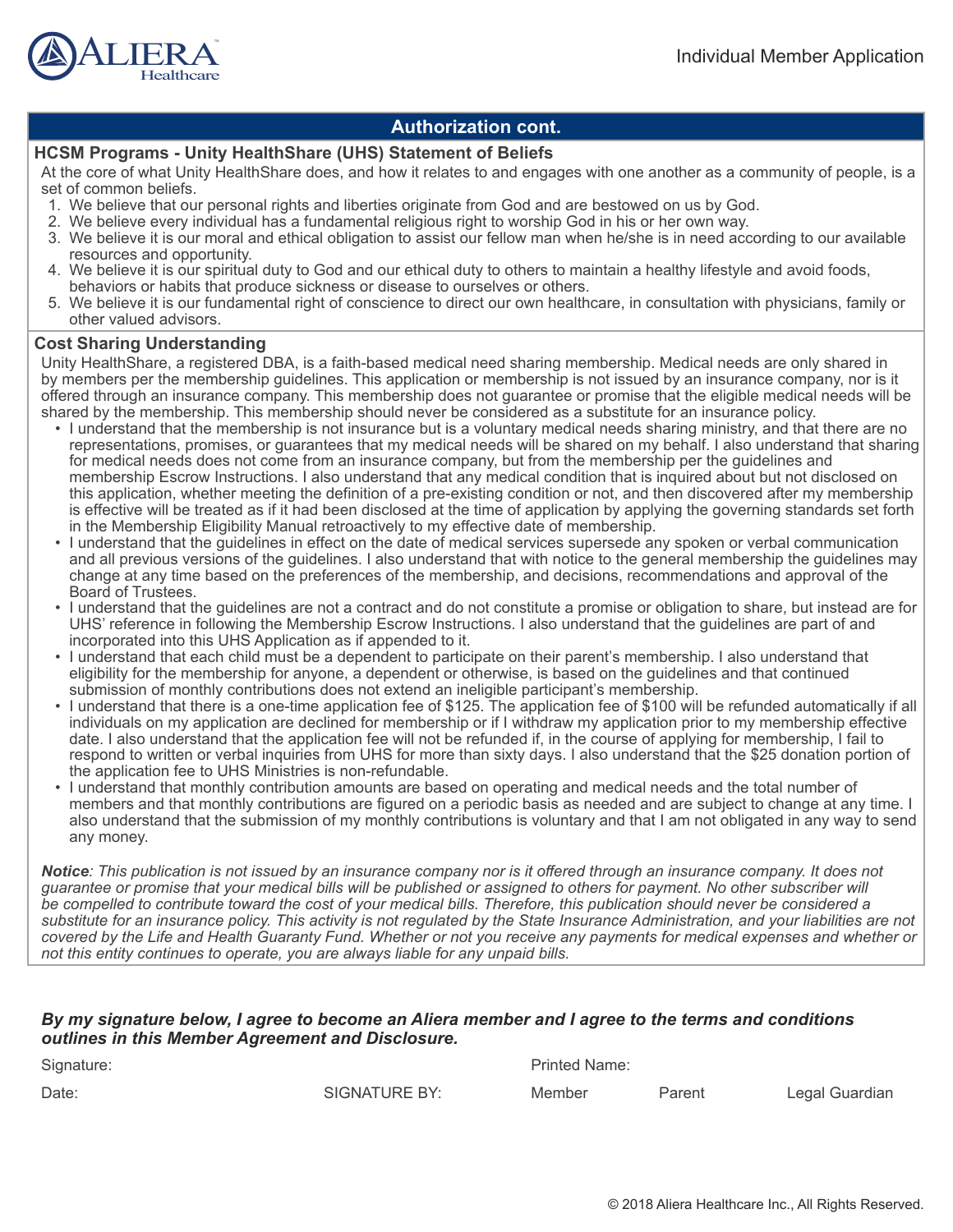

| <b>Payment Options</b>                                                                                                                                                                                                                                                                                                                                                                                                                                                                                                                                                                                                                                               |                                                                                           |  |  |                                                  |      |            |                 |      |  |
|----------------------------------------------------------------------------------------------------------------------------------------------------------------------------------------------------------------------------------------------------------------------------------------------------------------------------------------------------------------------------------------------------------------------------------------------------------------------------------------------------------------------------------------------------------------------------------------------------------------------------------------------------------------------|-------------------------------------------------------------------------------------------|--|--|--------------------------------------------------|------|------------|-----------------|------|--|
| Payment:                                                                                                                                                                                                                                                                                                                                                                                                                                                                                                                                                                                                                                                             | <b>Credit Card</b><br><b>ACH</b><br>Total Member Fee \$<br>(Drafted on a recurring basis) |  |  | Total Enrollment Fee $$125.00$<br>(One-time fee) |      |            |                 |      |  |
| <b>Credit Card</b>                                                                                                                                                                                                                                                                                                                                                                                                                                                                                                                                                                                                                                                   |                                                                                           |  |  |                                                  |      |            |                 |      |  |
| Name on Card:                                                                                                                                                                                                                                                                                                                                                                                                                                                                                                                                                                                                                                                        |                                                                                           |  |  | Card Type:<br>Visa                               |      | MasterCard | <b>Discover</b> |      |  |
| Card Number:                                                                                                                                                                                                                                                                                                                                                                                                                                                                                                                                                                                                                                                         |                                                                                           |  |  |                                                  | Exp: |            |                 | CVC: |  |
| Card Billing Address:                                                                                                                                                                                                                                                                                                                                                                                                                                                                                                                                                                                                                                                |                                                                                           |  |  |                                                  |      |            |                 |      |  |
| <b>ACH</b> (Please attach a voided company check to this form)                                                                                                                                                                                                                                                                                                                                                                                                                                                                                                                                                                                                       |                                                                                           |  |  |                                                  |      |            |                 |      |  |
| <b>Bank Name:</b><br>Account Type:<br>Checking                                                                                                                                                                                                                                                                                                                                                                                                                                                                                                                                                                                                                       |                                                                                           |  |  | Savings                                          |      |            |                 |      |  |
| Name on Account:<br>Account Number:                                                                                                                                                                                                                                                                                                                                                                                                                                                                                                                                                                                                                                  |                                                                                           |  |  | <b>Routing Number:</b>                           |      |            |                 |      |  |
| The following authorization applies only to Individual Member plans. Members who are part of Employer based groups<br>enjoying AHI services are covered by the terms, conditions, and authorizations of the Employer group contract. See<br>your Employer for all details.                                                                                                                                                                                                                                                                                                                                                                                           |                                                                                           |  |  |                                                  |      |            |                 |      |  |
| By signing below, I hereby authorize AHI and UHS to contact me using the information I have provided via on-line enrollment.<br>Further, I hereby authorize AHI and UHS, in accordance with each program's corresponding charge requirements, to initiate<br>charges to my credit card, debit card or bank account for my initial and recurring fees and any incidental fees that I incur or have<br>incurred on my account since my last billing date. I understand that the separate transaction amounts for each plan represent<br>the total of my plan fee plus the separate plan fees of any dependents on my account. This approval is given regardless if the |                                                                                           |  |  |                                                  |      |            |                 |      |  |

*agreement submitted is in my name, the name of the Primary Member listed herein, or the name of one of the dependents listed under the Primary Member. I understand that the plan fees charged to my credit card will be accurately reflected as those shown on the plans or the most recent fees change via notifications issued to the Primary Member (the subscriber) by AHI or UHS. This authorization is valid until such time I provide to AHI or UHS a 30-day written notification of cancellation of these plans.*

- *• This authorization to perform periodic charges to my credit card, debit card or bank account will remain in full force and effect until AHI or UHS has received written notification from me of either plan's termination in such time and in such manner as to afford AHI or UHS and their financial institution a reasonable opportunity to act on it.*
- *• I understand that my participation in AHI and UHS is continuous and that, by signing below, I authorize recurring credit/ debit card charges for the individual listed.*
- *• I understand that a \$25 fee will be charged to me for declined credit or debit card transactions, including recurring transactions, that are not honored.*
- *• I understand this is a month-to-month program and further understand that a \$75.00 (\$50 AHI/\$25 UHS) renewal fee will be charged on the thirteenth month and every thirteenth month thereafter in which the Plan is in effect.*

Date:

Signature: **Printed Name:** Printed Name: **Printed Name:** Printed Name: **Printed Name:** Printed Name: **Printed Name: Printed Name: Printed Name: Printed Name: Printed Name: Printed Name: Printed Name: Printed**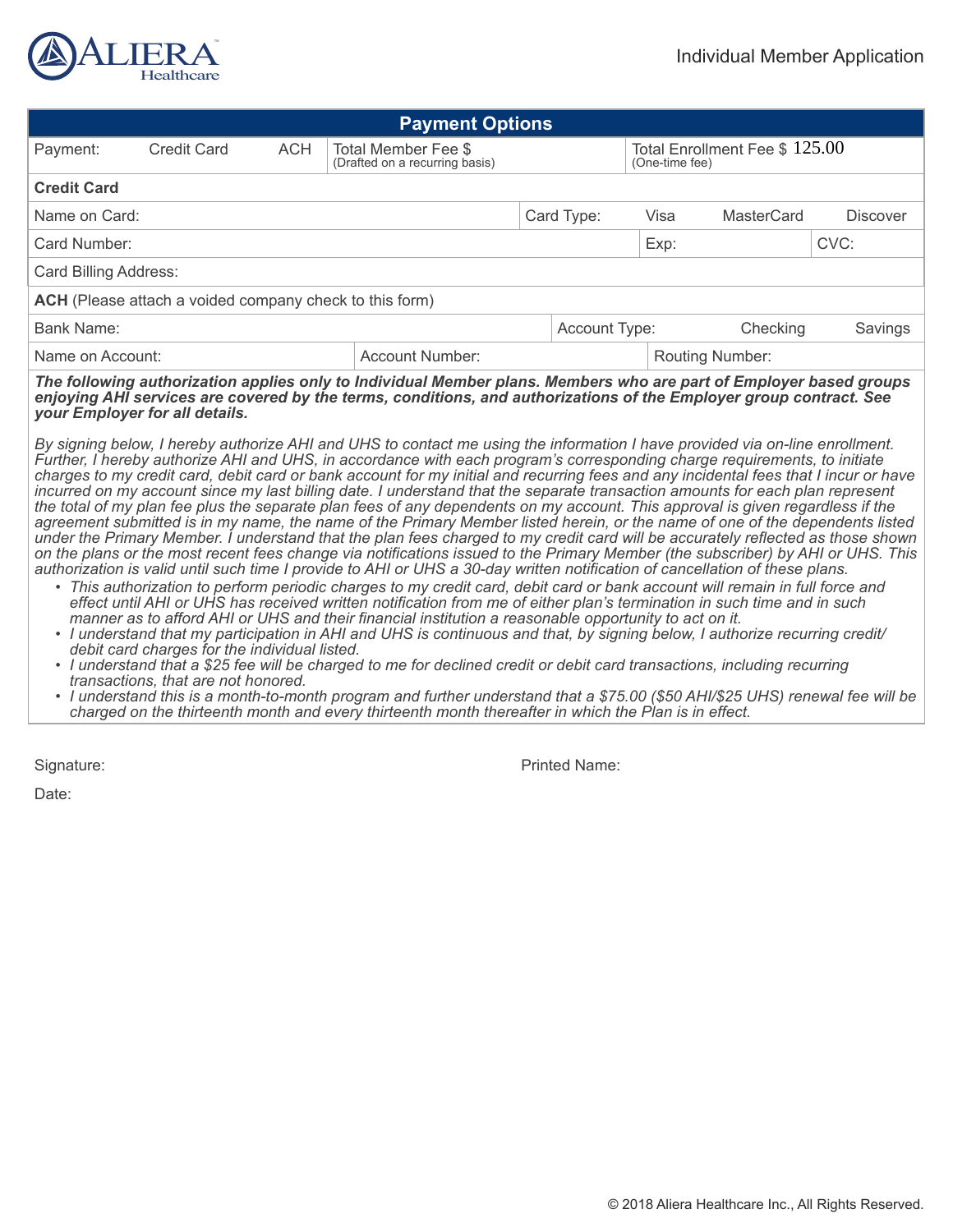

## **Health Assessment and Attestation**

| <b>Member Information</b>                                                                                                                                        |                                                                                                                    |                                       |                               |                         |  |  |  |  |
|------------------------------------------------------------------------------------------------------------------------------------------------------------------|--------------------------------------------------------------------------------------------------------------------|---------------------------------------|-------------------------------|-------------------------|--|--|--|--|
| Please take a few minutes to answer the following questions. The information will be reviewed by Unity only for consideration of<br>your membership application. |                                                                                                                    |                                       |                               |                         |  |  |  |  |
| Last Name:                                                                                                                                                       |                                                                                                                    | First Name:                           | MI:                           | Date of Birth:          |  |  |  |  |
| Sex:<br>Male<br>Member ID:<br>Today's Date:<br>Female                                                                                                            |                                                                                                                    |                                       |                               |                         |  |  |  |  |
|                                                                                                                                                                  | <b>Street Address:</b>                                                                                             |                                       |                               |                         |  |  |  |  |
| City:                                                                                                                                                            |                                                                                                                    | State:                                |                               | Zip Code:               |  |  |  |  |
| Check each item you currently have, or you have had in the past 24 months<br>1.                                                                                  |                                                                                                                    |                                       |                               |                         |  |  |  |  |
|                                                                                                                                                                  | <b>Arthritis</b>                                                                                                   | Measles                               | Weight change                 |                         |  |  |  |  |
|                                                                                                                                                                  | Asthma                                                                                                             | <b>Mumps</b>                          | Thyroid problems              |                         |  |  |  |  |
|                                                                                                                                                                  | <b>Heart Disease</b>                                                                                               | Tumor/cancer                          | Eating disorder               |                         |  |  |  |  |
|                                                                                                                                                                  | <b>Congestive Heart Failure</b>                                                                                    | Eye problems                          |                               | Liver disease/Hepatitis |  |  |  |  |
|                                                                                                                                                                  | <b>Heart Bypass Surgery</b>                                                                                        | Anemia                                | <b>Broken bones</b>           |                         |  |  |  |  |
|                                                                                                                                                                  | Depression                                                                                                         | Chronic cough                         |                               | Bone or joint problems  |  |  |  |  |
|                                                                                                                                                                  | Diabetes Type I                                                                                                    | Shortness of breath                   |                               | Immune suppression      |  |  |  |  |
|                                                                                                                                                                  | Diabetes Type II                                                                                                   | Lung problems                         |                               | Knee pain/injury        |  |  |  |  |
|                                                                                                                                                                  | Chronic Heartburn/GERD                                                                                             | Gout                                  |                               | Foot pain/injury        |  |  |  |  |
|                                                                                                                                                                  | <b>High Cholesterol</b>                                                                                            | Chest pain                            | Neck pain/injury              |                         |  |  |  |  |
| <b>High Blood Pressure</b>                                                                                                                                       |                                                                                                                    | Bleeding or blood disorder            | Loss of limb                  |                         |  |  |  |  |
| Irritable Bowel Disease                                                                                                                                          |                                                                                                                    | Heart murmur                          | Severe headaches              |                         |  |  |  |  |
| Lower Back or Neck Pain                                                                                                                                          |                                                                                                                    | Stroke or paralysis                   | Dizziness or fainting         |                         |  |  |  |  |
|                                                                                                                                                                  | <b>Heart Attack</b>                                                                                                | AIDS/HIV                              |                               | Epilepsy or seizures    |  |  |  |  |
|                                                                                                                                                                  | Chicken Pox or Shingles                                                                                            | Kidney disease                        | Anxiety                       |                         |  |  |  |  |
|                                                                                                                                                                  | Chronic or recurrent infection<br>Severe weakness or tiredness<br>Stomach or intestinal problem                    |                                       |                               |                         |  |  |  |  |
|                                                                                                                                                                  | Emotional or psychiatric problems<br>Palpitations or irregular heart beat<br>Tuberculosis or positive TB skin test |                                       |                               |                         |  |  |  |  |
|                                                                                                                                                                  | Drugs or alcohol dependency                                                                                        | Numbness or tingling of legs or feet  | Hearing loss or ear problems  |                         |  |  |  |  |
|                                                                                                                                                                  | Shoulder/elbow/wrist/hand pain                                                                                     | Numbness or tingling of arms or hands | Skin problems or chronic rash |                         |  |  |  |  |
| 2.                                                                                                                                                               | Please list all other health concerns that you have:                                                               |                                       |                               |                         |  |  |  |  |
|                                                                                                                                                                  |                                                                                                                    |                                       |                               |                         |  |  |  |  |
| What is your weight?<br>What is your height?<br>3.                                                                                                               |                                                                                                                    |                                       |                               |                         |  |  |  |  |
| Do you smoke?<br>No<br>4.<br>Yes                                                                                                                                 |                                                                                                                    |                                       |                               |                         |  |  |  |  |
| If yes, how often?                                                                                                                                               |                                                                                                                    |                                       |                               |                         |  |  |  |  |
| Do you currently have or have ever had cancer?<br>5.<br>Yes<br>No                                                                                                |                                                                                                                    |                                       |                               |                         |  |  |  |  |
| If yes, how long ago:                                                                                                                                            |                                                                                                                    |                                       |                               |                         |  |  |  |  |
| Do you play competitive sports?<br>Yes<br>No<br>6.                                                                                                               |                                                                                                                    |                                       |                               |                         |  |  |  |  |
| If yes, please list all competitive sports in which you participate:                                                                                             |                                                                                                                    |                                       |                               |                         |  |  |  |  |
| Do you drink excessively?<br>Yes<br>No                                                                                                                           |                                                                                                                    |                                       |                               |                         |  |  |  |  |
| If yes, what is your weekly intake:                                                                                                                              |                                                                                                                    |                                       |                               |                         |  |  |  |  |
| 8. Are you pregnant?<br>No<br>Yes                                                                                                                                |                                                                                                                    |                                       |                               |                         |  |  |  |  |